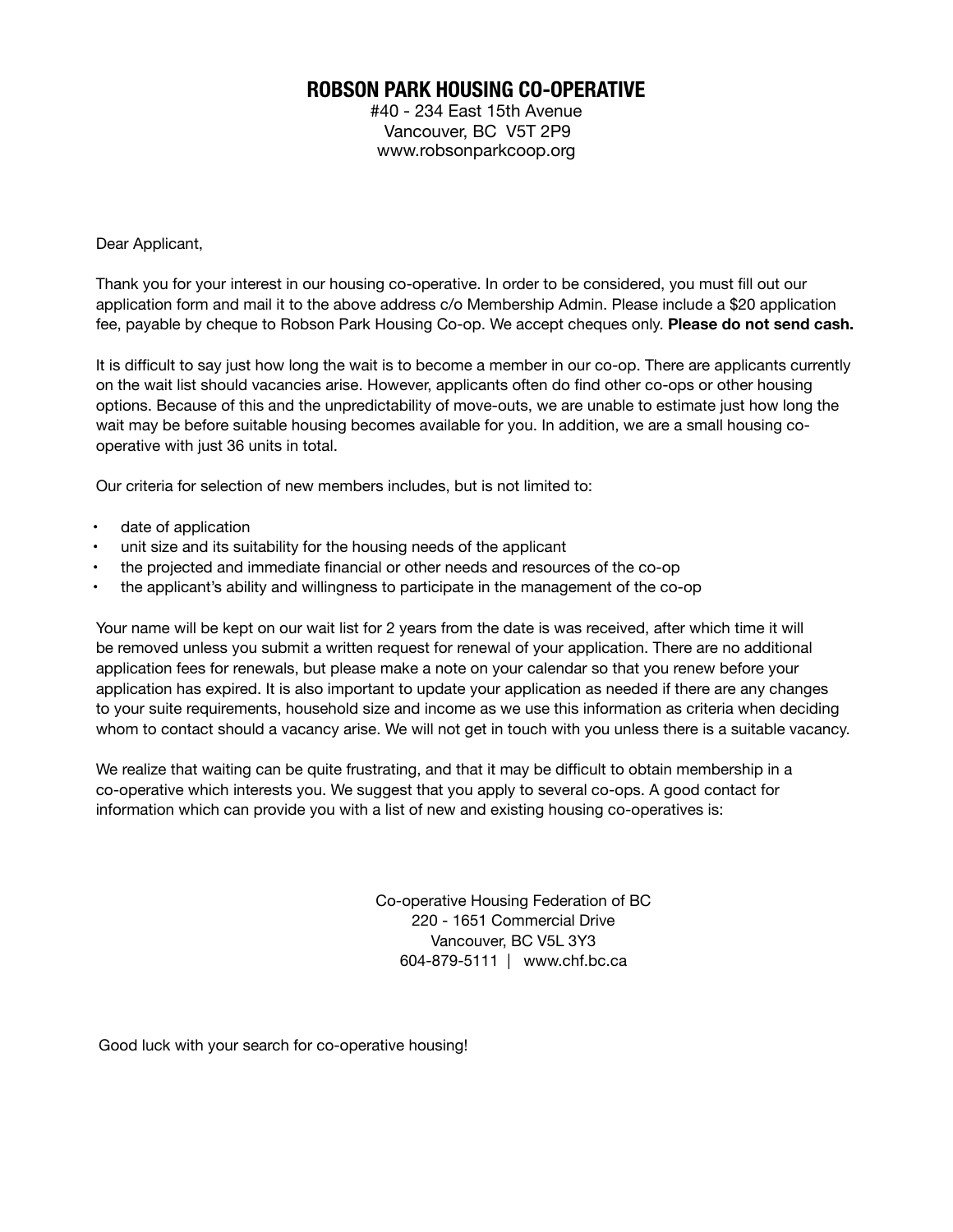**ROBSON PARK HOUSING CO-OPERATIVE**

#40 - 234 East 15th Avenue Vancouver, BC V5T 2P9 www.robsonparkcoop.org Date: # :

## **APPLICATION FOR MEMBERSHIP (PLEASE PRINT)**

| <b>NAME</b>                                                                                      | <b>PHONE</b>         |                       |
|--------------------------------------------------------------------------------------------------|----------------------|-----------------------|
|                                                                                                  |                      |                       |
| <b>ADDRESS</b>                                                                                   | <b>EMAIL</b>         |                       |
| CITY/PROVINCE/POSTAL CODE                                                                        | DATE OF BIRTH        |                       |
| Co-Applicant (if applicable)                                                                     |                      |                       |
| <b>NAME</b>                                                                                      | <b>PHONE</b>         |                       |
|                                                                                                  |                      |                       |
|                                                                                                  | <b>EMAIL</b>         |                       |
| <b>ADDRESS</b><br>CITY/PROVINCE/POSTAL CODE                                                      | DATE OF BIRTH        |                       |
|                                                                                                  | DATE OF BIRTH        | RELATION TO APPLICANT |
|                                                                                                  | <b>DATE OF BIRTH</b> | RELATION TO APPLICANT |
| Other person(s) who would be residing in the suite:<br><b>NAME</b><br><b>NAME</b><br><b>NAME</b> | DATE OF BIRTH        | RELATION TO APPLICANT |

*General guideline: not less than 1 and no more than 2 persons per bedroom*

Do you expect to require a larger/smaller unit later? YES NO If so, please explain briefly:

Does your household have any health needs that affect your housing requirements? YES NO If so, please specify: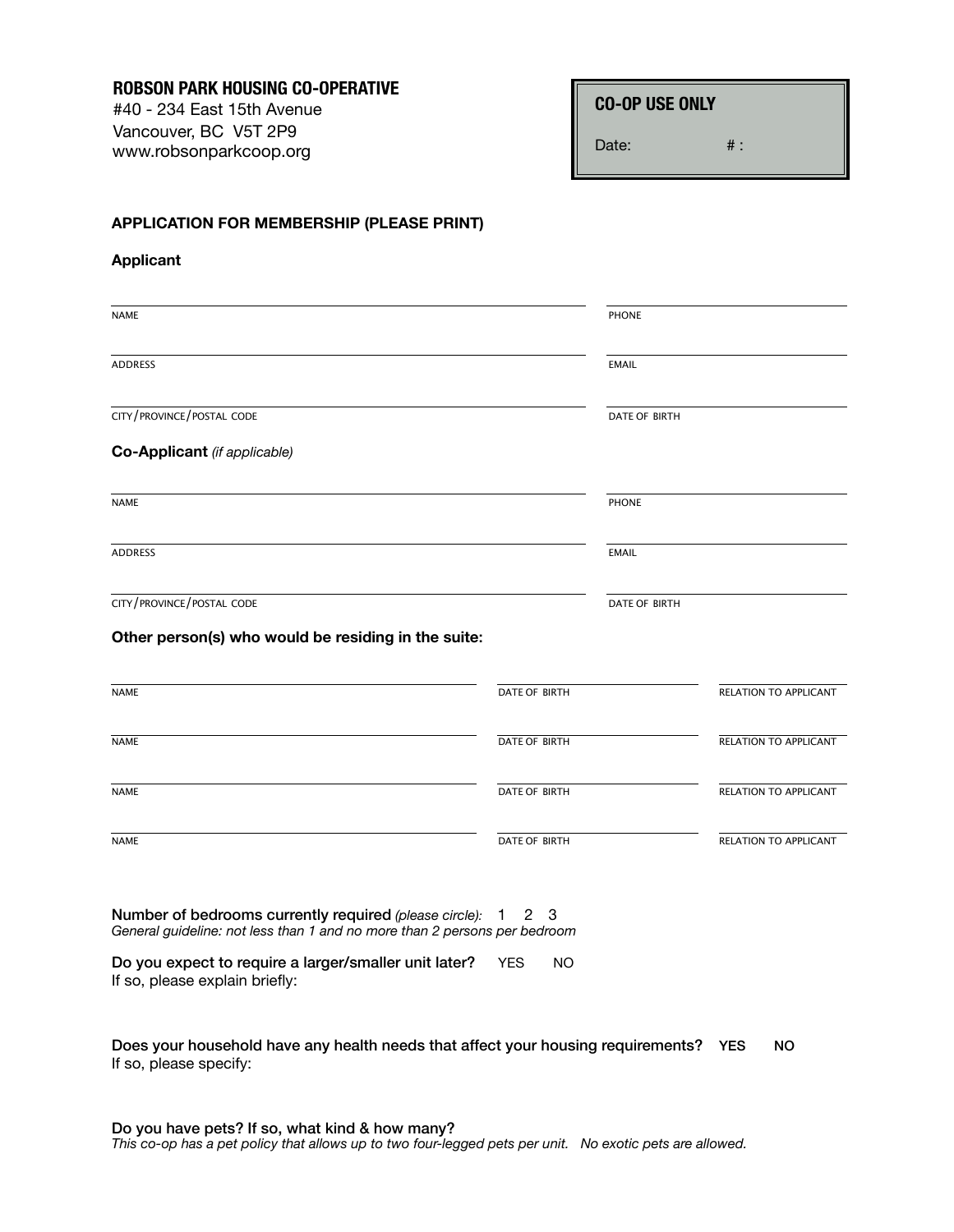| Current housing (please check)                                                                                                                                                                                                                                                                                                                                                                                                                                                                                                     |                    |  |  |  |
|------------------------------------------------------------------------------------------------------------------------------------------------------------------------------------------------------------------------------------------------------------------------------------------------------------------------------------------------------------------------------------------------------------------------------------------------------------------------------------------------------------------------------------|--------------------|--|--|--|
| Own<br>$\Box$ Rent<br>$\Box$ Co-op<br>$\Box$ Other<br>Monthly rent / mortgage \$                                                                                                                                                                                                                                                                                                                                                                                                                                                   |                    |  |  |  |
| How long have you lived at your current address? _______________________________                                                                                                                                                                                                                                                                                                                                                                                                                                                   |                    |  |  |  |
|                                                                                                                                                                                                                                                                                                                                                                                                                                                                                                                                    |                    |  |  |  |
| Housing References (we will only contact after interview)                                                                                                                                                                                                                                                                                                                                                                                                                                                                          |                    |  |  |  |
| <b>LANDLORD NAME</b>                                                                                                                                                                                                                                                                                                                                                                                                                                                                                                               | <b>PHONE</b>       |  |  |  |
| ADDRESS OF OCCUPANCY                                                                                                                                                                                                                                                                                                                                                                                                                                                                                                               | DATES OF OCCUPANCY |  |  |  |
| If less than 1 year, please provide another reference:                                                                                                                                                                                                                                                                                                                                                                                                                                                                             |                    |  |  |  |
| LANDLORD NAME                                                                                                                                                                                                                                                                                                                                                                                                                                                                                                                      | <b>PHONE</b>       |  |  |  |
| ADDRESS OF OCCUPANCY                                                                                                                                                                                                                                                                                                                                                                                                                                                                                                               | DATES OF OCCUPANCY |  |  |  |
| <b>Co-operative Living</b><br>The structure of co-operative living mandates that all adults contribute to the successful<br>running of the co-operative by:<br>(a) attending general meetings, house meetings; and<br>(b) joining at least one committee, attending its meetings, and participating in<br>the work of the committee; and<br>(c) assisting in the general maintenance of the co-operative and participating<br>in co-op "work parties" from time to time.<br>Why are you interested in living in Robson Park Co-op? |                    |  |  |  |
| Hobbies/Interests: (Please list)                                                                                                                                                                                                                                                                                                                                                                                                                                                                                                   |                    |  |  |  |
| Committees: (please check the committees that are of interest to you and all adults who will reside in the unit)                                                                                                                                                                                                                                                                                                                                                                                                                   |                    |  |  |  |
| Board Accountable to and is legally responsible for the operations and decisions of the co-operative; liaises with all<br>other committees to ensure general policies are up to date and being practiced.                                                                                                                                                                                                                                                                                                                          |                    |  |  |  |
| Finance Oversees budget & monthly expenditures; Keeps track of finance related policies.                                                                                                                                                                                                                                                                                                                                                                                                                                           |                    |  |  |  |
| Maintenance / Landscaping Oversees maintenance related policies; responsible for the physical care and<br>maintenance of the buildings, grounds and individual units;                                                                                                                                                                                                                                                                                                                                                              |                    |  |  |  |
| <b>Membership</b> Oversees membership related policies; interviews new members; makes new member selections;<br>new member orientations;                                                                                                                                                                                                                                                                                                                                                                                           |                    |  |  |  |
| Social/Education Publishes a newsletter; organizes some social events & community workshops                                                                                                                                                                                                                                                                                                                                                                                                                                        |                    |  |  |  |

Have you ever participated in a volunteer organization? The State No Please describe: